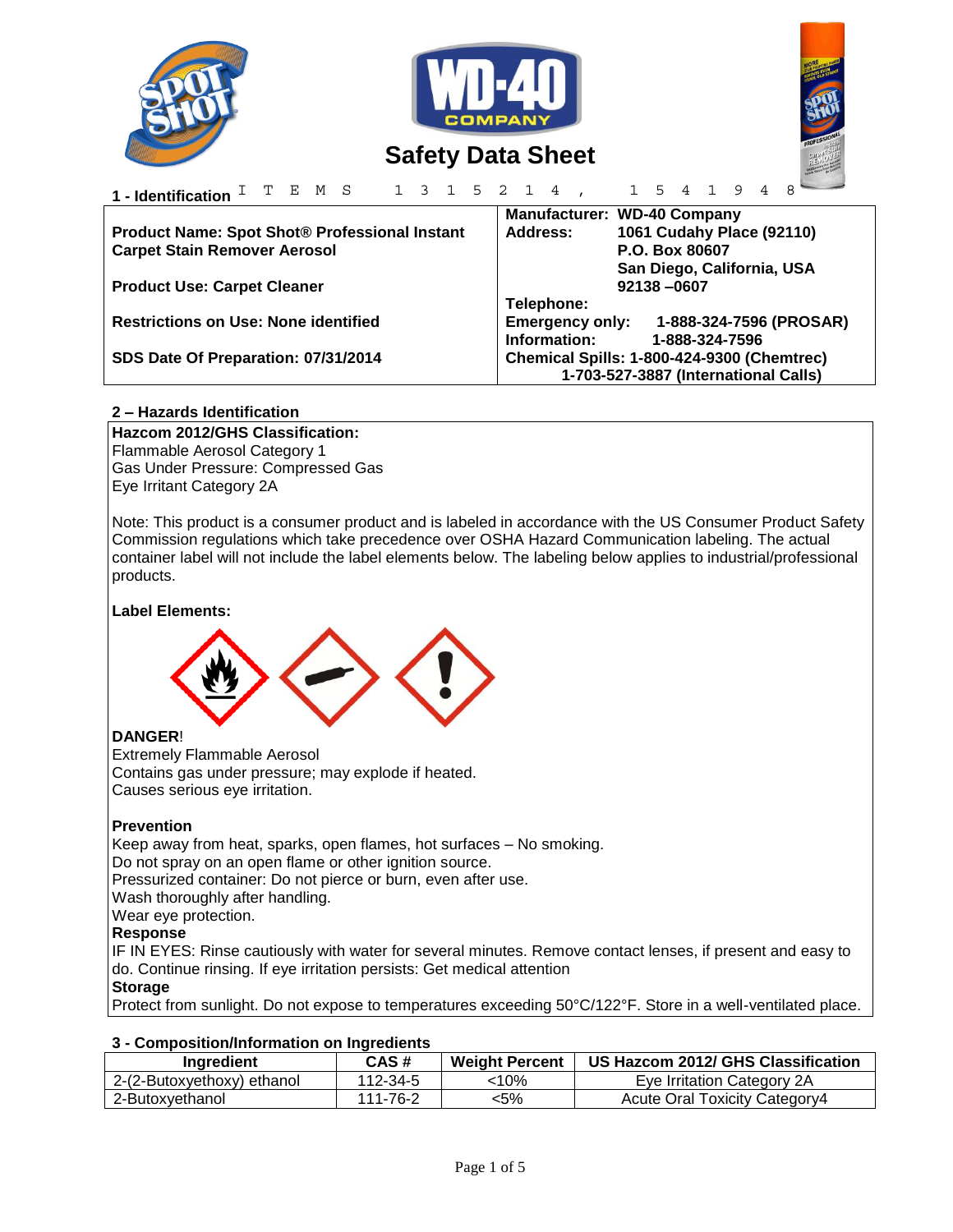|                         |            |       | <b>Acute Dermal Toxicity Category4</b>     |
|-------------------------|------------|-------|--------------------------------------------|
|                         |            |       | <b>Acute Inhalation Toxicity Category4</b> |
|                         |            |       | Eye Irritation Category2A                  |
|                         |            |       | <b>Skin Irritation Category2</b>           |
| Liquefied Petroleum Gas | 68476-85-7 | < 10% | Flammable Gas Category 1                   |
|                         |            |       | Gas Under Pressure, Compressed Gas         |

Note: The exact percentages are a trade secret.

### **4 – First Aid Measures**

**Ingestion (Swallowed):** Do not induce vomiting. Call a physician, poison control center, or the WD-40 Safety Hotline at 1-888-324-7596. Rinse mouth with water and give one eight-ounce glass of water to drink if the patient if conscious and responsive. Never give anything by mouth to an unconscious person.

**Eye Contact:** Flush eyes with plenty of water for several minutes, lifting upper and lower eyelids occasionally. Remove contact lenses if present and easy to do after the first 5 minutes then continue flushing. Get medical attention if irritation persists.

**Skin Contact:** Wash skin with soap and water. Remove contaminated clothing and wash before reuse. Get medical attention if irritation persists or symptoms of exposure develop.

**Inhalation (Breathing):** Remove to fresh air. Get medical attention if symptoms persist.

**Signs and Symptoms of Exposure**: Causes eye irritation May cause skin and respiratory irritation. Harmful if intentionally inhaled. Maybe harmful if absorbed through skin. May affect liver, kidneys, blood, lymphatic system or central nervous system.

**Indication of Immediate Medical Attention/Special Treatment Needed**: Immediate medical attention is not required.

# **5 – Fire Fighting Measures**

**Suitable (and unsuitable) Extinguishing Media:** Use any media suitable for the surrounding fire. **Specific Hazards Arising from the Chemical**: Contents under pressure. Keep away from ignition sources and open flames. Exposure of containers to extreme heat and flames can cause them to rupture often with violent force.

**Special Protective Equipment and Precautions for Fire-Fighters**: Firefighters should always wear positive pressure self-contained breathing apparatus and full protective clothing. Cool fire-exposed containers with water. Use shielding to protect against bursting containers.

# **6 – Accidental Release Measures**

**Personal Precautions, Protective Equipment and Emergency Procedures:** Wear appropriate protective clothing (see Section 8). Eliminate all sources of ignition and ventilate area.

**Methods and Materials for Containment/Cleanup** Place leaking can in an open container in a wellventilated area until pressure has dissipated. Contain and collect liquid with an inert absorbent and place in a container for disposal. Clean spill area thoroughly. Report spills to authorities as required.

### **7 – Handling and Storage**

**Precautions for Safe Handling:** Avoid contact with eyes. Avoid prolonged contact with skin. Avoid breathing vapors or aerosols. Use with adequate ventilation. Keep away from heat, sparks, hot surfaces and open flames. Do not smoke or use around open flames or sources of extreme heat. **Intentional misuse by deliberately concentrating vapors and inhaling can be harmful or fatal.** Wash thoroughly with soap and water after handling. Keep containers closed when not in use. Keep out of the reach of children. Do not puncture or incinerate containers.

**Conditions for Safe Storage:** Store in a cool, dry ventilated area. Protect from physical damage. Do not store in direct sunlight, near open flames or above temperatures greater than 120 F. Do not place can in hot water or near radiators, stoves or other sources of heat. U.F.C (NFPA 30B) Level 1 Aerosol.

| 8 - Exposure Controls/Personal Protection |  |
|-------------------------------------------|--|
|-------------------------------------------|--|

| <b>Chemical</b>            | <b>Occupational Exposure Limits</b>                 |  |
|----------------------------|-----------------------------------------------------|--|
| 2-(2-Butoxyethoxy) ethanol | 10 ppm TWA ACGIH TLV (inhalable fraction and vapor) |  |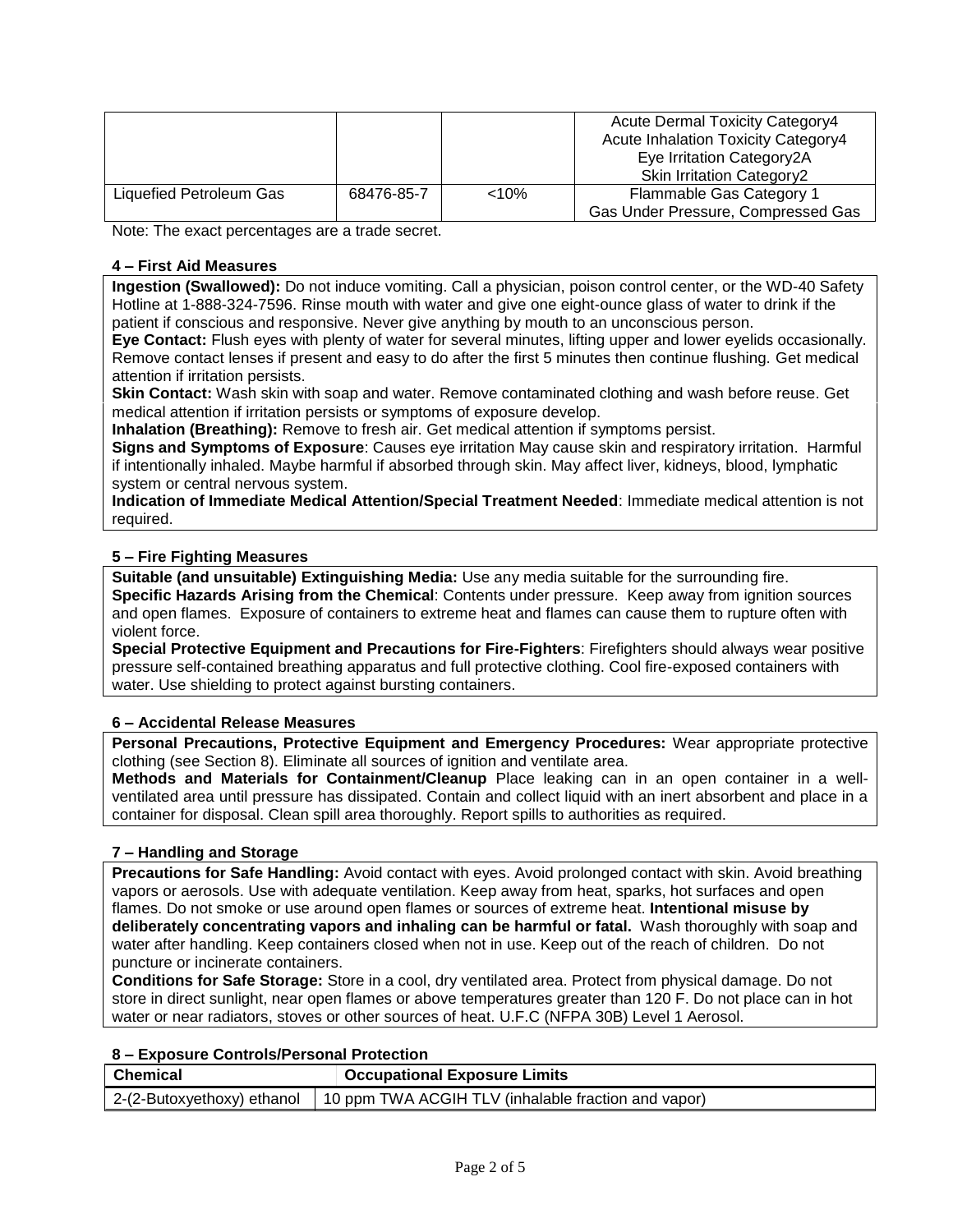| Liquefied Petroleum Gas<br>1000 ppm Ceiling ACGIH TLV (butane)                                                                                                                                                                                                                                                                                                                                                                                                                                                                                                                                                                 |  |  |  |  |
|--------------------------------------------------------------------------------------------------------------------------------------------------------------------------------------------------------------------------------------------------------------------------------------------------------------------------------------------------------------------------------------------------------------------------------------------------------------------------------------------------------------------------------------------------------------------------------------------------------------------------------|--|--|--|--|
| 1000 ppm TWA OSHA PEL (propane)<br>(propane, n-butane)                                                                                                                                                                                                                                                                                                                                                                                                                                                                                                                                                                         |  |  |  |  |
| The Following Controls are Recommended for Normal Consumer Use of this Product<br>Engineering Controls: Use in a well-ventilated area.<br><b>Personal Protection:</b><br>Eye Protection: Avoid eye contact. Always spray away from face.<br>Skin Protection: Avoid prolonged skin contact. Wash hands with soap and water after use.<br>Respiratory Protection: None needed for normal use with adequate ventilation.                                                                                                                                                                                                          |  |  |  |  |
| For Bulk Processing or Workplace Use the Following Controls are Recommended<br>Engineering Controls: Use adequate general and local exhaust ventilation to maintain exposure levels<br>below that occupational exposure limits.<br><b>Personal Protection:</b>                                                                                                                                                                                                                                                                                                                                                                 |  |  |  |  |
| Eye Protection: Safety goggles recommended where eye contact is possible.<br>Skin Protection: Wear appropriate protective clothing and chemical-resistant gloves to avoid skin contact.<br>Wash thoroughly after handling.<br>Respiratory Protection: None required if ventilation is adequate. If the occupational exposure limits are<br>exceeded, wear a NIOSH approved respirator. Respirator selection and use should be based on contaminant<br>type, form and concentration. Follow OSHA 1910.134, ANSI Z88.2 and good Industrial Hygiene practice.<br>Work/Hygiene Practices: Wash with soap and water after handling. |  |  |  |  |

| Appearance:               | Aerosol foam                | <b>Flammable Limits:</b>  | LEL: 1.1% UEL: 10.6% |
|---------------------------|-----------------------------|---------------------------|----------------------|
|                           |                             | (Solvent Portion)         | (Propellant)         |
| Odor:                     | Mild glycol odor            | Vapor Pressure:           | Not available        |
| Odor Threshold:           | Not established             | Vapor Density:            | Greater than 1       |
| pH:                       | Not applicable              | <b>Relative Density:</b>  | 0.9713               |
| Melting/Freezing Point    | Not established             | Solubilities:             | Soluble water        |
| Boiling Point/Range:      | $-44 - 341$ °F (Propellant) | Partition Coefficient; n- | Not established      |
|                           |                             | octanol/water:            |                      |
| Flash Point:              | Not determined              | Autoignition              | Not established      |
|                           |                             | Temperature:              |                      |
| <b>Evaporation Rate:</b>  | Not available               | Decomposition             | Not established      |
|                           |                             | Temperature:              |                      |
| Flammability (solid, gas) | Not flammable per Flame     | Viscosity:                | Not established      |
|                           | <b>Extension Test</b>       |                           |                      |
| VOC:                      | 8.90%                       | Pour Point:               | Not established      |

# **9 – Physical and Chemical Properties**

# **10 – Stability and Reactivity**

**Reactivity:** Not reactive under normal conditions

**Chemical Stability:** Stable

**Possibility of Hazardous Reactions:** None known.

**Conditions to Avoid:** Avoid heat, sparks, flames and other sources of ignition. Do not puncture or incinerate containers.

**Incompatible Materials:** Avoid strong oxidizers, strong bases, acids and chlorinated solvents.

**Hazardous Decomposition Products:** Burning can produce carbon monoxide and/or carbon dioxide.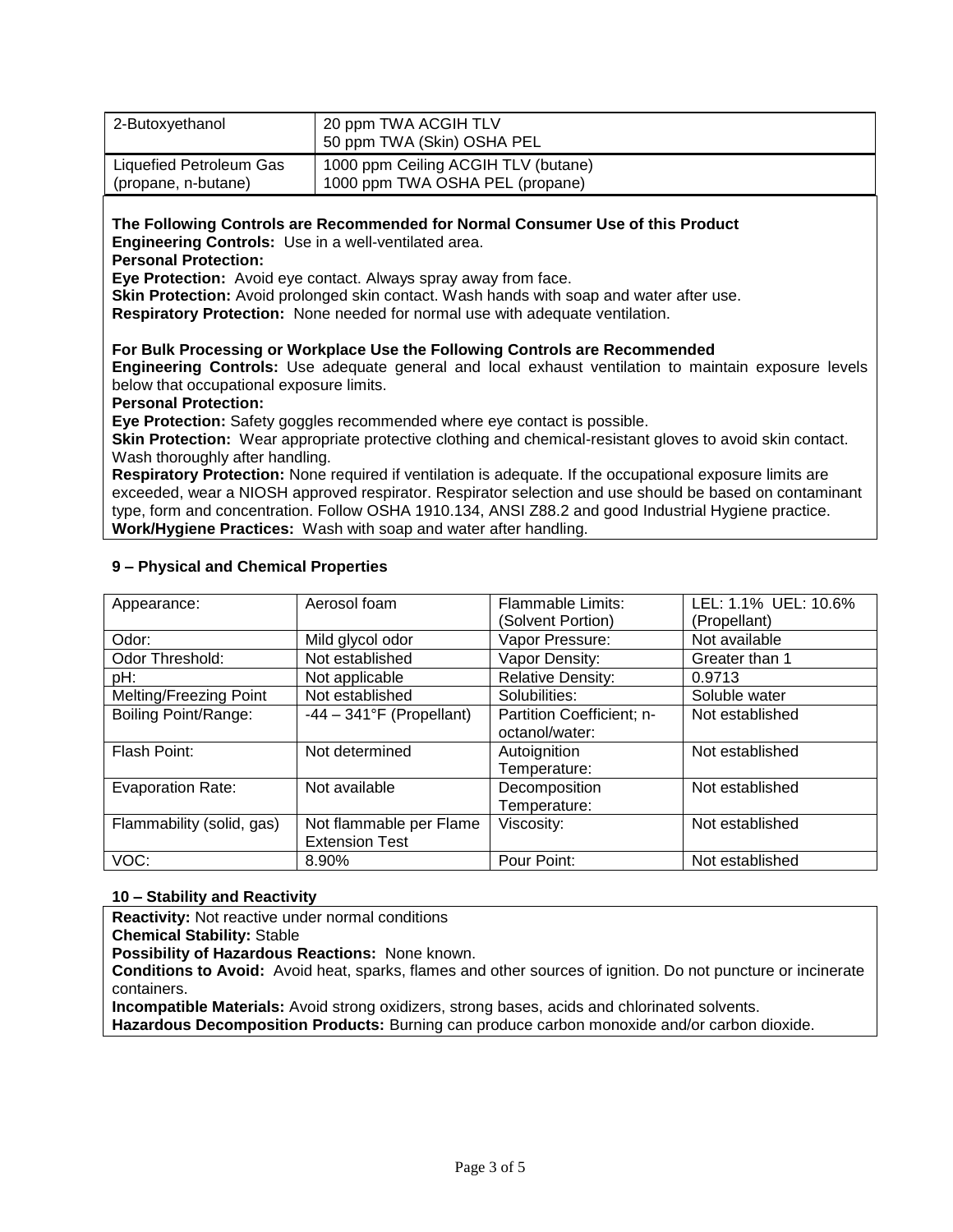# **11 – Toxicological Information**

### **Symptoms of Overexposure:**

**Inhalation:** Excessive inhalation can cause headache, drowsiness, nausea and lack of coordination. Can cause irritation of respiratory tract. Overexposure to propellant may cause respiratory depression, heart rate rhythm irregularities, headache, shortness of breath, and unconsciousness.

**Skin Contact:** Can cause mild skin irritation. Harmful amounts may be absorbed through the skin with symptoms similar to those under inhalation and ingestion.

**Eye Contact:** Liquid sprayed into eyes may cause irritation.

**Ingestion:** Symptoms are similar to those of inhalation including pain, diarrhea and vomiting. May cause damage to the liver and kidneys.

**Chronic Effects:** 2-butoxyethanol has caused lymphatic system, blood, liver and kidney damage. **Carcinogen Status:** None of the components are listed as a carcinogen or suspect carcinogen by IARC, NTP, ACGIH or OSHA.

**Reproductive Toxicity**: None of the components is considered a reproductive hazard.

### **Numerical Measures of Toxicity**:

The following information is available for the individual components:

2-(2-Butoxyethoxy) ethanol: Acute oral rat LD50: 4,500 mg/kg; Acute Dermal rabbit LD50: 4,120 mg/kg; 2-Butoxyethanol: Inhalation Rat LC50 4-HR: 450 ppm; Acute oral rat LD50: 1,480 mg/kg; Acute Dermal rabbit LD50: 490 mg/kg; Irritation, Skin, rabbit, open, 500 mg: MILD; Irritation, Eye, rabbit, 18 mg: Severe Liquefied Petroleum Gas: No toxicity data is available

### **12 – Ecological Information**

### **Ecotoxicity:**

2-(2-Butoxyethoxy) ethanol: LC50 fish (lepomis marcochirus) 1300 mg/L/96 hr; EC50 daphnia magna 3200 mg/L/24 hr

2-Butoxyethanol: 96 hr LC50 Oncorhynchus mykiss 1474 mg/L; 48 hr EC50 daphnia magna 1550 mg/L; 72 hr EC50 Pseudokirchnerella subcapitata 911 mg/L

**Persistence and Degradability:** Solvents are readily biodegradable.

**Bioaccumulative Potential:** Bioaccumulation is not expected based on an assessment of the ingredients. **Mobility in Soil:** No data available

**Other Adverse Effects:** None known

### **13 - Disposal Considerations**

Aerosol containers should not be punctured, compacted in home trash compactors or incinerated. Empty containers may be disposed of through normal waste management options. Dispose of all waste product, absorbents, and other materials in accordance with applicable Federal, state and local regulations.

### **14 – Transportation Information\_**

DOT Surface Shipping Description:

 UN1950, Aerosols, 2.1 Ltd. Qty (Note: Shipping Papers are not required for Limited Quantities unless transported by air or vessel – each package must be marked with the Limited Quantity Mark) IMDG Shipping Description: Un1950, Aerosols, 2.1, LTD QTY

ICAO Shipping Description: UN1950, Aerosols, flammable, 2.1 NOTE: WD-40 does not test aerosol cans to assure that they meet the pressure and other requirements for transport by air. We do not recommend that our aerosol products be transported by air.

### **15 – Regulatory Information**

### **U.S. Federal Regulations**:

**CERCLA 103 Reportable Quantity:** This product is not subject to CERCLA reporting requirements. Many states have more stringent release reporting requirements. Report spills required under federal, state and local regulations.

**SARA TITLE III**: